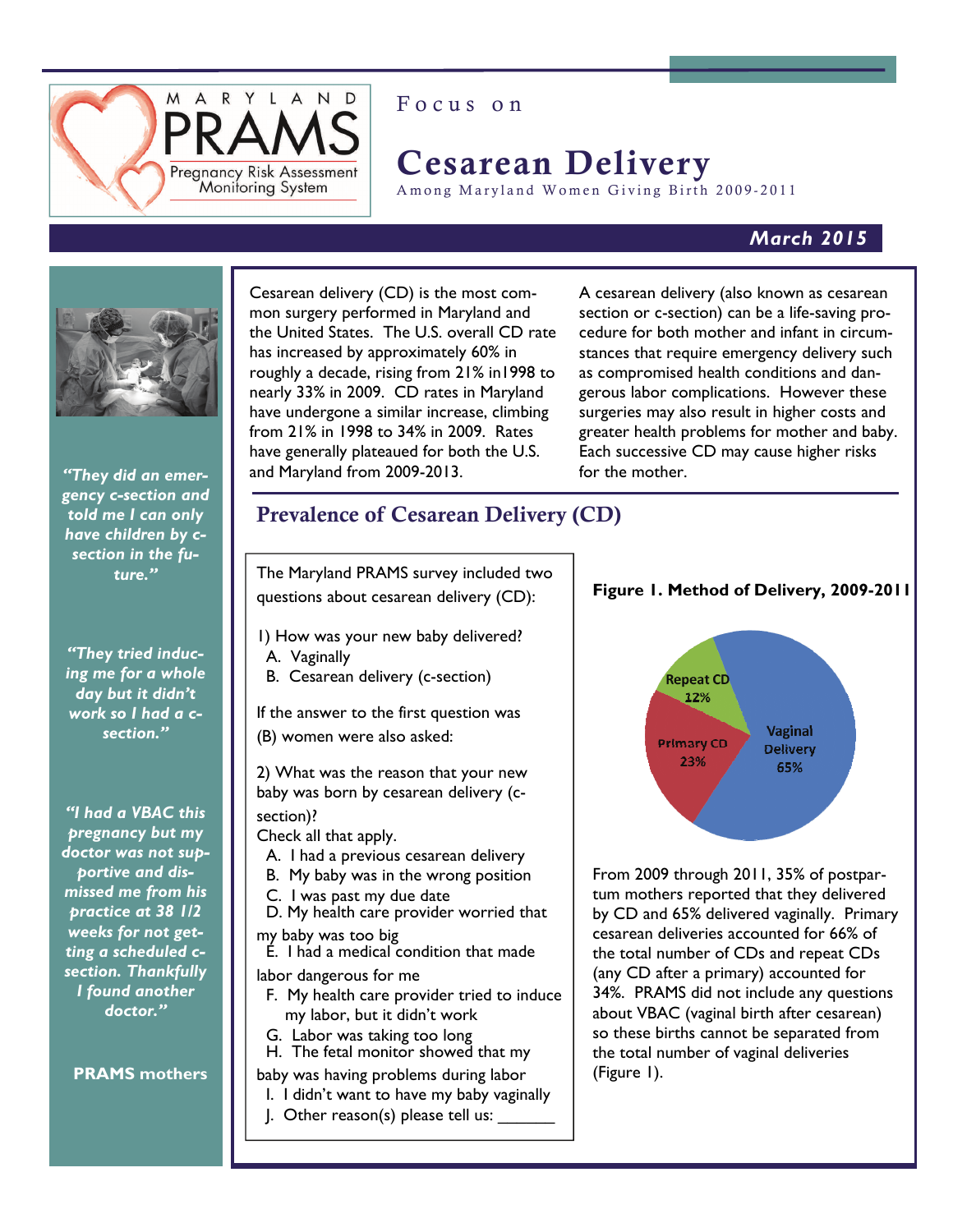The highest prevalence of primary CD

### Characteristics of Women by Delivery Method

### **Table 1. Characteristics of Maryland Births by Delivery Method, Maryland, 2009-2011**

| Factor                                  | Vaginal<br>delivery | Cesarean<br>delivery<br>Total % | Primary | Repeat          | (first cesarean deliv-<br>ery regardless of<br>number of previous<br>deliveries) were |
|-----------------------------------------|---------------------|---------------------------------|---------|-----------------|---------------------------------------------------------------------------------------|
| Age, years                              |                     | 9                               |         |                 | among women who                                                                       |
| $20$                                    | 81                  | 34                              | 9       | 0               | reported they had                                                                     |
| $20 - 34$                               | 65                  | 45                              | 23      | $\mathbf{I}$    | used assisted repro-                                                                  |
| $\geq$ 35                               | 55                  |                                 | 25      | 20              | ductive technology                                                                    |
| Race/Ethnicity                          |                     |                                 |         |                 | for their delivery                                                                    |
| White, Non-Hispanic                     | 65                  | 35                              | 23      | 12              | (54% reported a pri-                                                                  |
| Black, Non-Hispanic                     | 61                  | 39                              | 26      | 3               | mary cesarean deliv-                                                                  |
| Asian, Non-Hispanic                     | 64                  | 36                              | 26      | 10              | ery), were hyperten-                                                                  |
| Hispanic                                | 73                  | 27                              | 15      | $\mathbf{H}$    | sive (43%), or deliv-                                                                 |
|                                         |                     |                                 |         |                 | ered a low birth                                                                      |
| Education, years                        |                     |                                 |         |                 | weight infant (40%)                                                                   |
| $12*$                                   | 67                  | 33                              | 9       | 4               | (Table 1).                                                                            |
| 12                                      | 64                  | 36                              | 23      | 3               |                                                                                       |
| >12                                     | 62                  | 38                              | 25      | 13              | Women who were                                                                        |
| Insurance, at delivery                  |                     |                                 |         |                 | Hispanic, under 20                                                                    |
| Medicaid                                | 66                  | 34                              | 21      | 13              | years of age, or deliv                                                                |
| Other                                   | 64                  | 36                              | 25      | $\mathbf{H}$    | ered at 37-38 weeks                                                                   |
|                                         |                     |                                 |         |                 | gestation were least                                                                  |
| Infant birth weight                     |                     |                                 |         |                 | likely to report being                                                                |
| Low, <2500 g                            | 48                  | 52                              | 40      | 12              | delivered by CD.                                                                      |
| Normal, ≥2500 g                         | 66                  | 34                              | 24      | $\overline{10}$ |                                                                                       |
| <b>Gestational Age</b>                  |                     |                                 |         |                 | Over 40% of women                                                                     |
| <37 weeks                               | 50                  | 50                              | 39      | $\mathbf{I}$    | who were 35 years of                                                                  |
| 37-38 weeks                             | 72                  | 28                              | 9       | 9               | age or more, used                                                                     |
| 39+ weeks                               | 65                  | 35                              | 25      | 10              | assisted reproductive                                                                 |
|                                         |                     |                                 |         |                 | technology, delivered                                                                 |
| Hypertension/preeclampsia               |                     |                                 |         |                 | preterm or low birth                                                                  |
| Yes                                     | 45                  | 54                              | 43      | $\mathbf{L}$    | weight infants, or                                                                    |
| No                                      | 67                  | 33                              | 23      | 10              | who reported medi-                                                                    |
|                                         |                     |                                 |         |                 | cal complications                                                                     |
| <b>Gestational diabetes</b>             |                     |                                 |         |                 | such as hypertension                                                                  |
| Yes                                     | 52                  | 48                              | 32      | 16              | gestational diabetes                                                                  |
| No                                      | 66                  | 34                              | 24      | $\overline{10}$ | or placental problem                                                                  |
| Problems with placenta                  |                     |                                 |         |                 | were delivered by                                                                     |
| Yes                                     | 58                  | 42                              | 32      | $\overline{10}$ | CD.                                                                                   |
| No                                      | 65                  | 35                              | 24      | 10              |                                                                                       |
|                                         |                     |                                 |         |                 | Adolescents under                                                                     |
| <b>Assisted Reproductive Technology</b> |                     |                                 |         |                 | 20 years of age were                                                                  |
| Yes                                     | 41                  | 59                              | 54      | 5               | most likely to deliver                                                                |
| No                                      | 67                  | 33                              | 23      | $\overline{10}$ | vaginally (81%).                                                                      |

lless of f previous were men who they had ted reprochnology felivery rted a prirean delivhyperten-, or delivv birth ant (40%) vho were under 20 ge, or deliv-5-38 weeks were least eport being by CD.

of women 35 years of ore, used aproductive y, delivered or low birth ants, or rted mediications pertension, l diabetes al problems ered by

\* includes only mothers ages 20 and above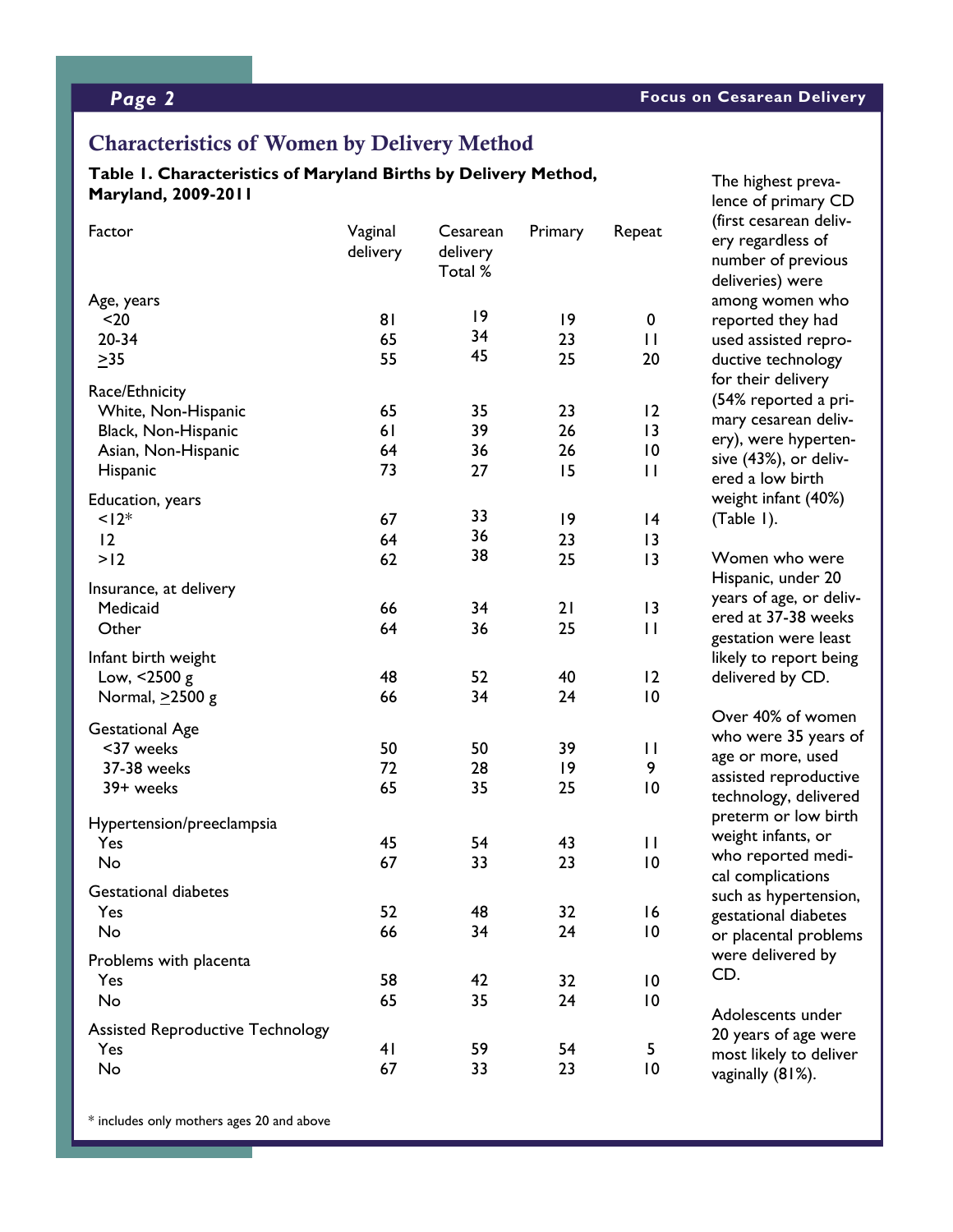### **Focus on Cesarean Delivery** *Page 3*

## Reasons for Cesarean Delivery (CD)

son for a primary CD reported by women was that the induction failed (32%). Other leading causes for a primary CD were that the baby was in the wrong position (26%), fetal monitor indicated a problem with the baby (26%), and labor was too long (25%) (Table 2).

The most common reason for a repeat CD was that the surgery was scheduled (14%) and labor was dangerous  $(12%)$ .

#### **b able 1 able 1 b n a** *nuch* **Table 2. Reasons Reported for Primary and**  $\overline{a}$ The most common rea- **Repeat Cesarean Delivery, 2009-2011**

|                                                                        |         |        | r <del>cer urac pracuuon-</del>                                                                                                  |  |  |
|------------------------------------------------------------------------|---------|--------|----------------------------------------------------------------------------------------------------------------------------------|--|--|
| Factor                                                                 | Primary | Repeat | ers push cesarean<br>births. I do not feel<br>there is honesty in<br>the assessment of<br>"medically neces-<br>sary" cesareans." |  |  |
| Labor dangerous due to<br>medical problem                              | 16      | 12     |                                                                                                                                  |  |  |
| Past due date*                                                         | 8       | $\leq$ |                                                                                                                                  |  |  |
| Induction failed*                                                      | 32      | 4      |                                                                                                                                  |  |  |
| Did not want vaginal delivery                                          | 4       | 7      |                                                                                                                                  |  |  |
| C-section was scheduled*                                               | 4       | 14     |                                                                                                                                  |  |  |
| Baby in wrong position*                                                | 26      | 8      |                                                                                                                                  |  |  |
| Fetal monitor showed that<br>baby was having problems<br>during labor* | 26      | 5      | "was told from<br>the beginning that I<br>would have to have<br>a repeat c-section                                               |  |  |
| Provider thought baby was<br>too big                                   | 17      | 10     | for fear of ruptur-<br>ing my uterus and<br>she was delivered                                                                    |  |  |
| Labor too long*                                                        | 25      | 5      | 3 weeks early."                                                                                                                  |  |  |
| *statistically significant, p<0.05                                     |         |        |                                                                                                                                  |  |  |

**Pregnancy**  *ers push cesarean*  % (95% CI) % (95% CI) *there is honesty in "I wanted very much to avoid a cesarean birth—I feel that practitionbirths. I do not feel the assessment of "medically necessary" cesareans."* 

### **Discussion**

Approximately one-third of Maryland women who delivered a live birth reported that their infants were delivered by CD. Rates were highest among women who used assisted reproductive technology, experienced medical perinatal problems such as hypertension, diabetes , placental problems or preterm gestation. Forty-five percent of women who were 35 years of age or more at delivery reported having a CD.

Since 2000, an objective of the national Healthy People (HP) Program has been to reduce the cesarean delivery rate. The HP 2020 objective targets low risk womenthose with a first pregnancy, singleton infant in vertex position, and term gestation.

Besides the baby being in the wrong po- $\overline{a}$  aency c-Montgomery 13.8 ( 7.4-20.2) 90.5 (88.8- 92.1) sition, the leading reasons reported by inductions, fetal monitoring that indicat-<br> **blood** pre ed the baby was having problems, or VBAC deliveries. Development of hospi- $\mathsf{rad}$  clinical protocols for obstetric pro- $T_{\text{S}}$  as the 20.3 (3.3-39.3) because the such as those recently released by the American College of Ob-  $\parallel$  births for t stetricians and Gynecologists  $(ACOG)$  er or the  $\blacksquare$  these conditions. The state  $\blacksquare$ mothers for primary CD were failed length of labor. Many mothers request viders that better define when CD is may help alleviate the high CD rate for

Garrett 10.7 ( 8.5-12.8) 99.5 (98.7-100.0) Harford 10.9 ( 8.7-13.0) 93.3 (90.5- 96.1)

Although CD can be life-saving for the mother and baby, it should be used with clear indications.

Howard 12.9 ( 6.8-19.0) 89.3 (86.2- 92.3) *"I I had an emergency c-section because I had a seizure due to high blood pressure."* 

> *"C-sections are not as good as vaginal births for the mother or the baby..."*

**PRAMS mothers**